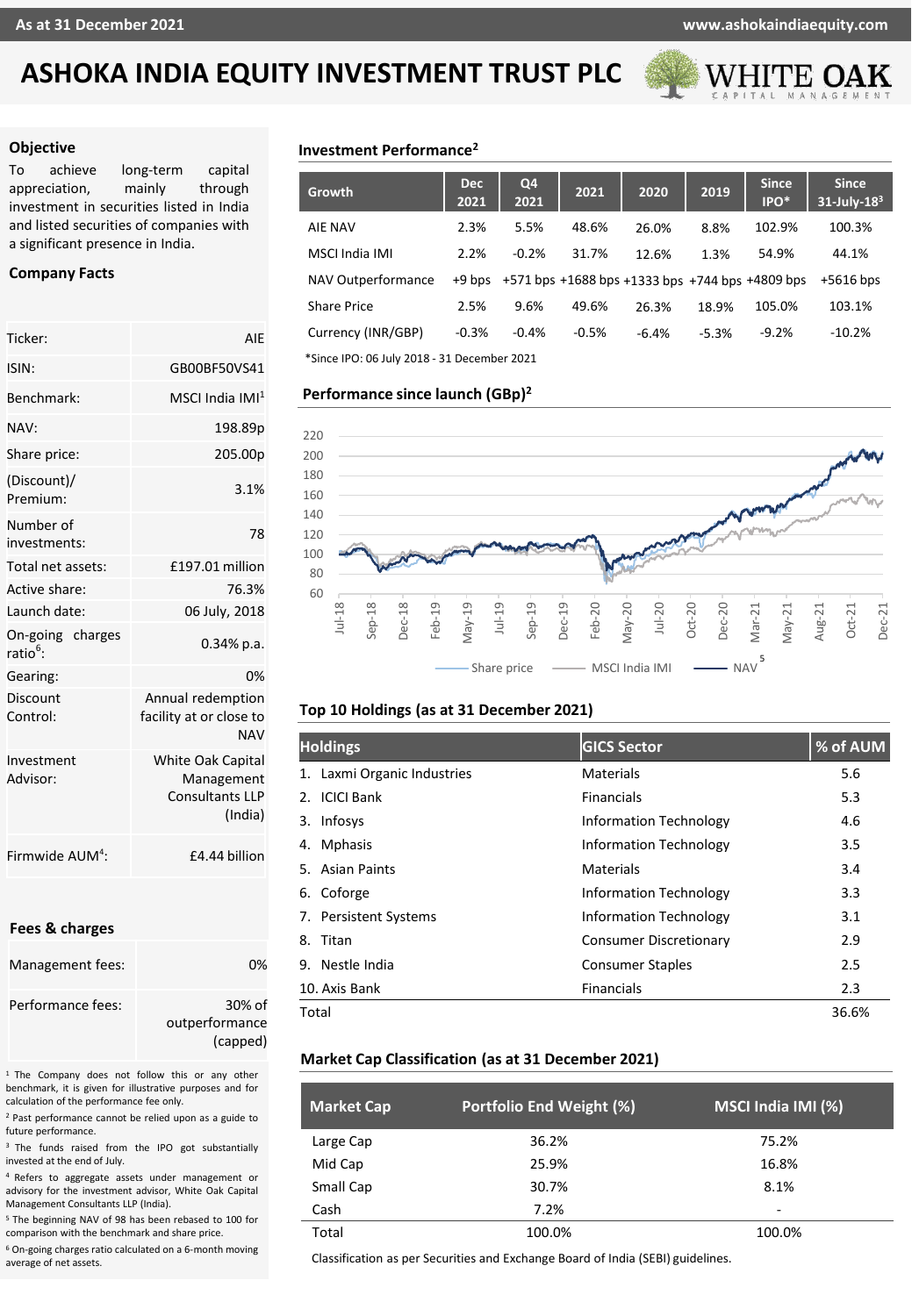

### **Sector Exposure**



# **Top 5 Contributors and Detractors (2021)**

| <b>Contributors</b>         | <b>Ending</b><br>Weight<br>(%) | <b>Total</b><br><b>Return</b><br>$(\%)$ | <b>Contribution</b><br>to Return<br>(bps) | <b>Detractors</b>                 | <b>Ending</b><br>Weight<br>(%) | <b>Total</b><br><b>Return</b><br>(% ) | Contribution<br>to Return<br>(bps) |
|-----------------------------|--------------------------------|-----------------------------------------|-------------------------------------------|-----------------------------------|--------------------------------|---------------------------------------|------------------------------------|
| Laxmi Organic Industries    | 5.6                            | $+236.9$                                | $+715$                                    | CarTrade Tech                     | 1.4                            | $-36.4$                               | $-78$                              |
| Coforge                     | 3.3                            | $+118.0$                                | $+422$                                    | <b>Indigo Paints</b>              | 0.5                            | $-22.1$                               | $-31$                              |
| Paras Defence & Space Tech. | 1.0                            | $+316.7$                                | $+329$                                    | Axis Bank                         | 2.3                            | $+8.5$                                | $-29$                              |
| <b>Persistent Systems</b>   | 3.1                            | $+224.0$                                | $+320$                                    | Kotak Mahindra Bank               | 0.9                            | $-10.7$                               | $-24$                              |
| <b>ICICI Bank</b>           | 5.3                            | $+37.6$                                 | $+317$                                    | Multi Commodity Exchange of India | 0.9                            | $-7.6$                                | $-21$                              |

# **Market Review**

In 2021, MSCI India IMI index was up 31.7%, outperforming other global indices. US equities (S&P 500) were up 29.3%, MSCI World was up 22.9%, and MSCI EM was down 1.7%.

FIIs were net buyers to the tune of US\$3.7bn during 2021. For the year, the Rupee depreciated by 0.5% while the benchmark 10-year G-Sec yields inched up from 5.9% to 6.4%. Commodities surged, with Brent up 51% and the S&P GSCI Industrial Metals Index up by 32%.

Among sectors, utilities and information technology outperformed, whereas consumer staples and financials underperformed during the year.

### **Performance Review**

For the year, the fund delivered 48.6%, outperforming the benchmark by +1688bps. The key contributors include Laxmi Organic Industries (+236.9%), Coforge (+118.0%), and Persistent Systems (+224.0%) whereas CarTrade (-36.4%), Indigo Paints (- 22.1%), and Axis Bank (+8.5%) were the key detractors.

The Fund was up 5.5% in Q4 2021, outperforming the benchmark by +571bps. The key contributors include Paras Defence (+316.7%), PB Fintech (+88.7%), and Persistent Systems (+31.2%), while key detractors were CarTrade Tech (-31.8%), Axis Bank (- 12.0%), and Laxmi Organic (-21.4%).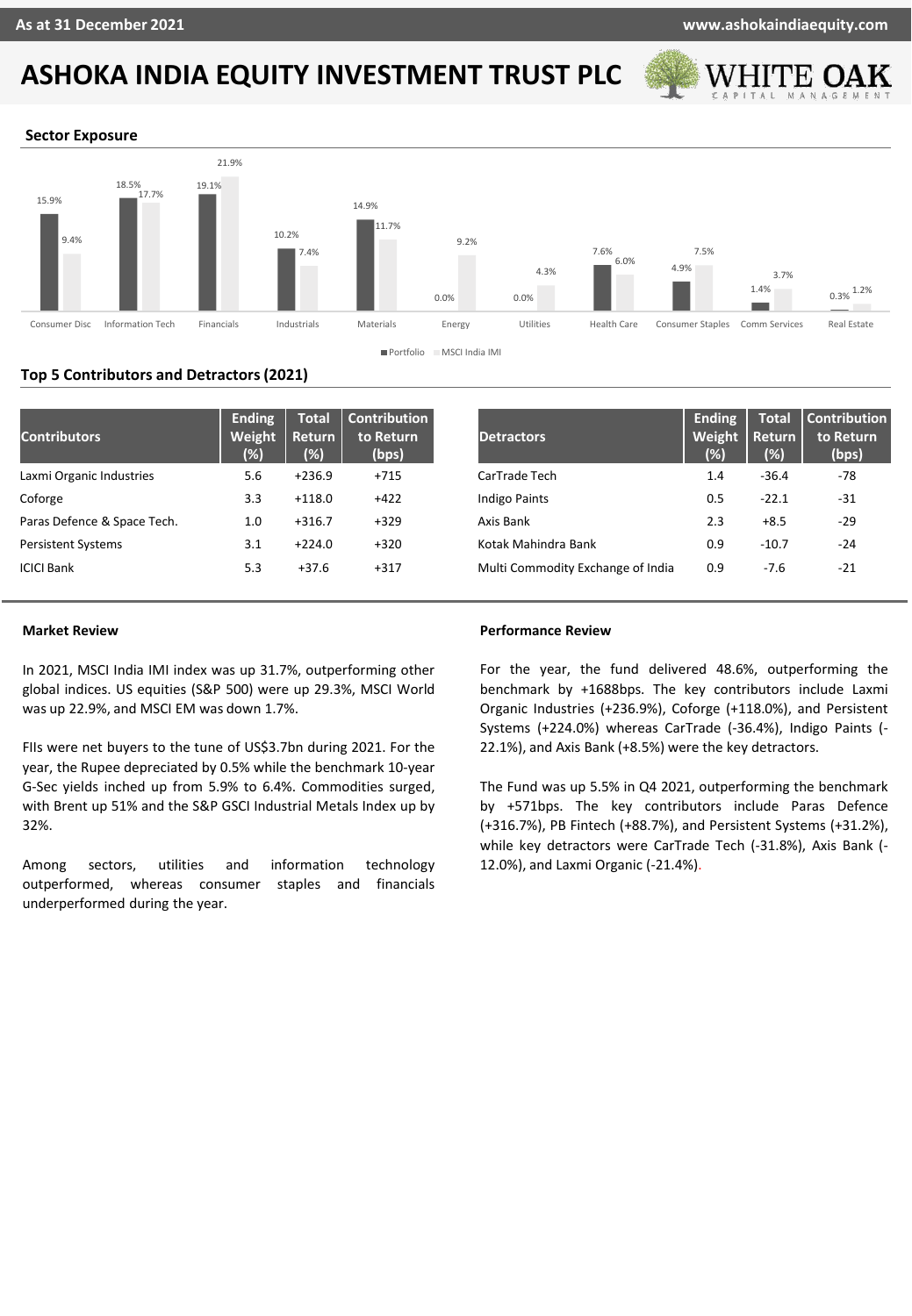

#### **Key Contributors**

**Laxmi Organic Industries** is a specialty chemicals company and amongst the largest manufacturers of Ethyl Acetate with 30% market share. It is the lowest cost manufacturer of Ethyl acetate and is now transforming into a high value-added business by venturing into niche products and chemistries. Post the acquisition of Clariant's business unit in 2010, Laxmi is the only manufacturer of diketene derivatives in India. Additionally, the company is expanding into another platform through the acquisition of Miteni in Italy which is a niche fluorochemical manufacturer with a unique portfolio of products. We expect the profit contribution from value added business to increase materially from 55% in FY20 to 80% in FY25. The stock appreciated during the year on the back of expanding profitability margins and robust operating performance.

**Coforge** is a fast-growing, mid-sized IT services company, present across three major verticals – travel & transportation, insurance, and banking & financial services – which collectively account for 70% of revenues. It has a niche positioning in both travel as well as insurance verticals. The company underwent a management change three years ago and under the new leadership has consistently demonstrated strong improvement across all KPIs including order intake, number of million-dollar clients, large deal wins, digital business growth and client diversification. The stock price appreciated due to industry leading operating performance.

**Persistent Systems** is a mid-sized IT services company with deep domain expertise in healthcare, life sciences and financial services verticals, and a niche positioning in adjacent areas such as healthtech and fin-tech. The company has forged strong partnerships with leading enterprise software ecosystems such as Salesforce, Appian, and Snowflake. It also has strong capabilities in product engineering services with the likes of IBM, CISCO, Intuit and Dassault Systems as key customers. The business has de-risked its revenue base, lowered client concentration and increased number of large accounts. The stock has outperformed on the back of a strong growth outlook with several margin levers to drive healthy free cash flow growth over the coming years.

### **Key Detractors**

**Cartrade** is the leader in B2B auctions of used vehicles and the #2 player in online auto classifieds in India. The B2B auctions segment is driven by a shift towards organized technology led platforms offering an omnichannel experience and expansion in the share of used vehicles within the installed base. Growth in the online auto classifieds segment is driven by under-penetration of digital ad spends, market share gains from offline advertising mediums and a structural increase in car ownership. A profitable duopoly market structure presents scope for good operating leverage and margin expansion. The company's leadership team has decades of experience in the automotive and technology sectors. CarTrade has several growth optionalities including crossselling insurance & loans products and providing repair & maintenance services. The stock underperformed during the year due to concerns around increased competitive intensity.

**Indigo Paints** is one of the fastest growing players in the decorative paints industry with strong position in certain niche product segments. Its revenue has grown by 39% CAGR over the last decade as the company has expanded its distribution and tinting machines network during this time. Indigo has created a portfolio of differentiated products like floor coatings which command leadership position in terms of brand recall and market share in several states across the country. The company's performance in 2021 was negatively impacted by  $-$  (a) high dependence on the state of Kerala which saw a prolonged second wave of Covid, and (b) a sharp inflation in raw material prices.

**Axis Bank** is one of the leading private sector banks in India. It underwent a leadership change in 2019 with Amitabh Chaudhry taking charge as the CEO. The management has set out a new vision and is driving significant changes in culture, systems and processes, as it embarks on a renewed strategy to drive profitable and sustainable growth. Well run private sector banks are gaining market share from poorly run government owned banks, which account for two-thirds of the industry, both on loans as well as low-cost CASA deposits. Axis Bank, with its industry leading deposit franchise and strong execution capabilities, is expected to benefit from this structural trend. Subdued operational performance in recent quarters and a general weakness in financials have been key drivers for stock underperformance.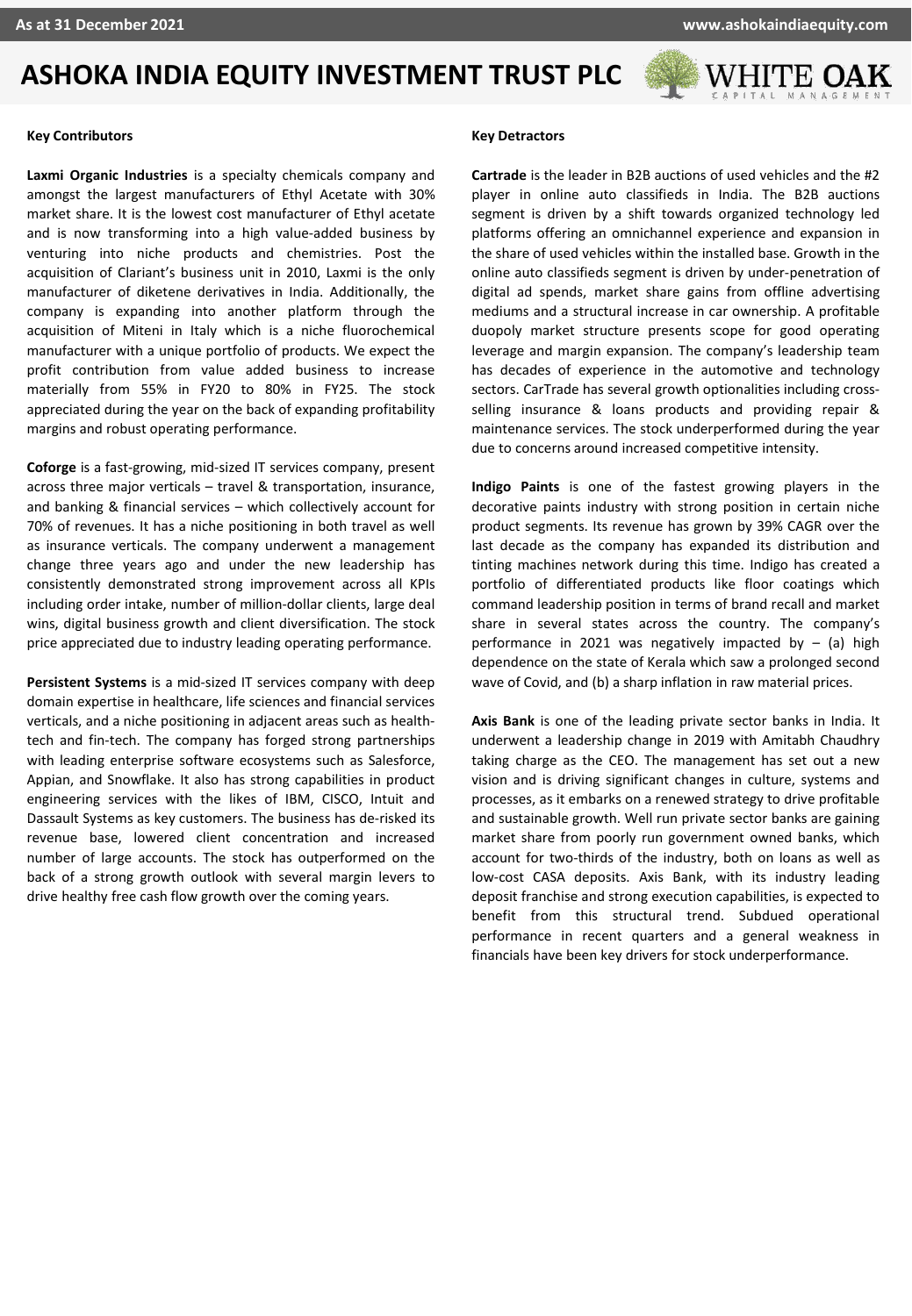

### **The India Premium**

a does not warrant a premium multiple or deliver higher returns. India has historically traded at premium multiples compared to other emerging markets. On Price to Earnings (P/E) multiple, currently it is trading at ~80% premium based on consensus estimates. India certainly has been, and is projected to be, amongst the fastest growing EMs (20-year growth: 7.0% real GDP). But GDP growth or even earnings growth, in and of itself, For instance, China has grown at a faster rate (20-year growth: 9.0% real GDP) for a long period of time and yet has consistently traded at a discount and its equity market has underperformed that of India over long time periods measured in decades.

This is not different from what is observed for relative multiples of individual company valuations. As we all know, in any sector or country, the company with fastest growing sales or profits does not necessarily merit the highest multiple. In fact, other factors such as corporate governance and quality of underlying assets usually are the dominating factors in affecting multiples. It should not be surprising then if the same is true for the overall market multiple across countries. In this year's newsletter, we discuss why India has deservedly traded at a premium because of superior country level governance and underlying asset mix.

#### **Governance Factor**

To state the obvious, the value of any country's equity market is the sum of the value of its constituent companies, which in turn is the present value of future cash flows of these companies. By investing in a company's equity shares an investor is effectively buying the proportionate rights to its equity cash flows into perpetuity.

Where corporate governance is poor, there is a significant risk that cash flows would be diverted by controlling shareholders to the detriment of minority shareholders. As a result, the assumption of minority shareholders having a proportionate right to such a company's cashflows is weakened. Not surprising then that such companies trade at discounted multiples compared to its better governed peers. Weaker the governance, the greater the discount.

By logical extension, shareholder rights to the perpetual cash flows of equities would be more valuable in jurisdictions where such contractual property rights are less prone to be challenged by other parties, including the authorities, and if challenged, there exists an institutional framework that provides fair protection to the holder of such rights (equity shareholders).

Countries with strong democracies generally have wellestablished independent institutions such as the Judiciary, the Central Bank, and the Election Commission, among others. Constitutionally there exists a separation of powers between these institutions and the executive branch of the government of democratic countries. In well functioning democracies, separation of powers amongst these independent institutions and the executive branch of the government is not only enshrined in the

constitution but is also operational in practice. Such institutional framework can be thought of as the soft infrastructure of a country, which is essential to upholding property rights as well as maintaining economic and political stability.

While such soft infrastructure is taken for granted in the developed democracies of the West, it is in varying degrees of evolution in emerging markets. In our view, India is a more mature democracy compared to most other EMs and it scores well ahead of its EM peers on this crucially important soft infrastructure.

India exhibits a more robust institutional infrastructure, in many respects befitting of a developed democracy, with independent Judiciary, Central Bank and Election Commission. There exists strong protection for property rights under the Common Law system, and institutional checks and balances ensure accountability of the government. This feature is best exemplified by BTI's "Separation of Powers" score, where India ranks highly among EM peers, as illustrated in Exhibit 1.

#### **Exhibit 1: A robust system of checks and balances in India**



Source: Transformation Index of the Bertelsmann Stiftung 2020 Note: The question in the survey refers to basic configuration and operation of the separation of powers (institutional differentiation, division of labor according to functions and, most significantly, checks and balances). A higher score suggests there is a clear separation of power with mutual checks and balances.

In the absence of adequate separation of powers in authoritarian regimes, corporates and investors are exposed to a much higher risk of abrupt and arbitrary policy actions. Recently we saw regulatory crackdown on certain companies and industries, and a general heavy-handed approach to dealing with businesses in one such economy. In certain resource dependent EMs there have been instances of expropriation of assets in the past. In many countries, foreign institutions and investors, particularly minority shareholders, have little recourse to appeal for the protection of their property rights.

It is not to say that there have been no disagreements between authorities and investors in India. But what is different from many other jurisdictions is that corporates and investors, domestic or foreign, can expect fair hearing under the country's laws. A case in point is the tax dispute between Vodafone and Indian tax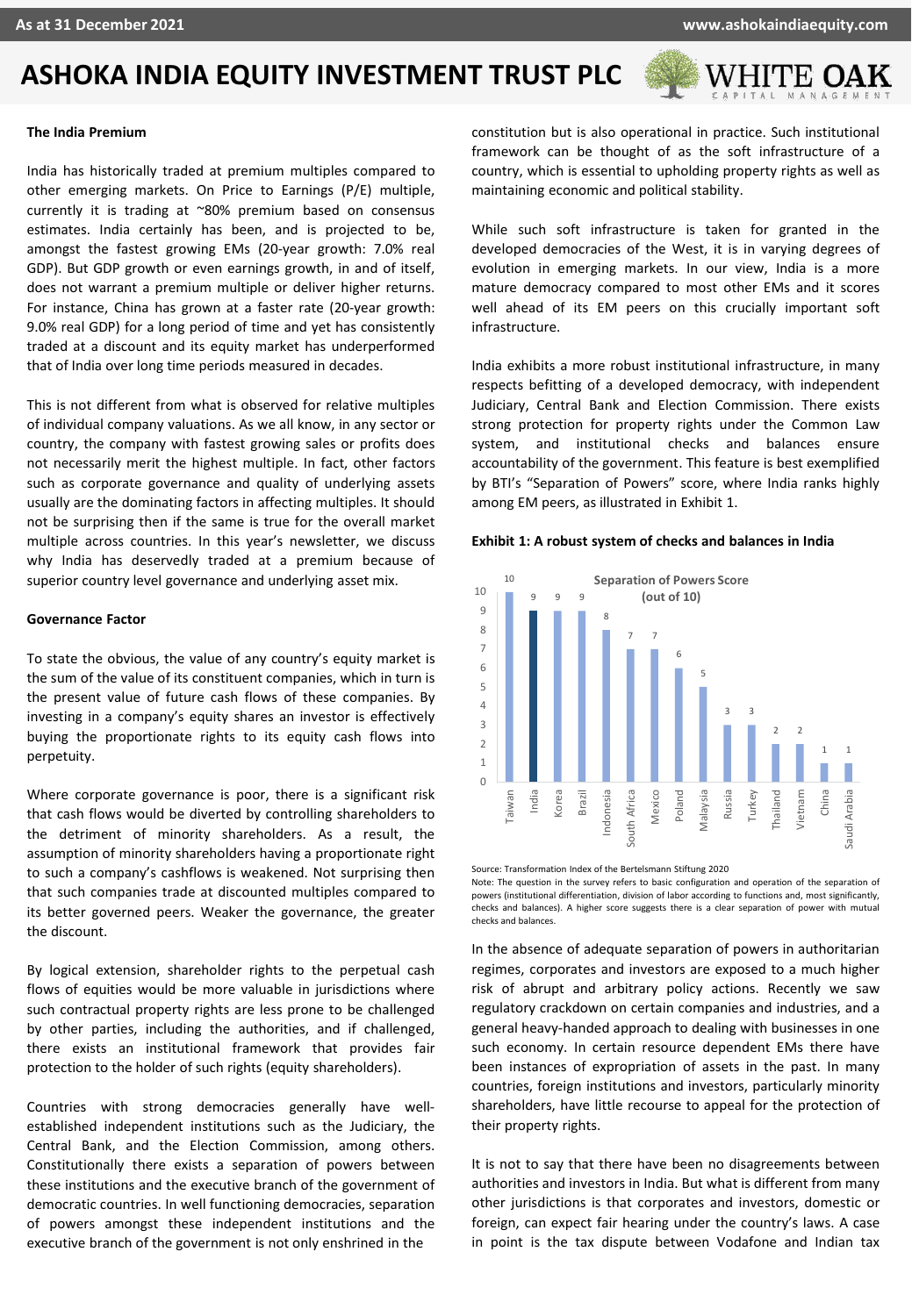

authorities in which India's Supreme Court had ruled in favour of Vodafone. There are very few other emerging markets where foreign companies or investors can file a lawsuit against the government, and not only expect a fair trial from the domestic court but also continue to operate in the country without any fear of vindictive repercussions.

Adequate institutional checks and balances have also given India the unique distinction of being among the few EMs with no instance of a currency crisis, sovereign default or political coup in many decades. Investments in emerging economies are often subject to such risks as shown in Exhibit 2. But the absence of such debacles in India is the result of its robust soft infrastructure, which in turn reduces the country risk and contributes to its premium multiples.

# **Exhibit 2: No instance of currency or political crisis in India**

| Economy      | <b>Currency crisis</b> | Debt crisis <sup>1</sup> | <b>Political</b><br>crisis/Coups <sup>2</sup> |
|--------------|------------------------|--------------------------|-----------------------------------------------|
| Argentina    | 2002, 2013             | 2014, 2016               |                                               |
| Brazil       | 1999, 2015             | 1994                     | 2016                                          |
| Greece       |                        | 2012                     |                                               |
| Indonesia    | 1998                   | 1999, 2002               | 2016                                          |
| Korea        | 1998                   |                          |                                               |
| Malaysia     | 1998                   |                          |                                               |
| Mexico       | 1995                   |                          |                                               |
| Philippines  | 1998                   |                          | 2006-2007                                     |
| Poland       |                        | 1994                     |                                               |
| Russia       | 1998, 2014             | 1998, 2000               |                                               |
| South Africa | 2015                   |                          | 2018                                          |
| Thailand     | 1998                   |                          | 2014                                          |
| Turkey       | 1996, 2001, 2021       |                          | 2016                                          |
| Vietnam      |                        | 1997                     |                                               |

Source: Instances of currency crisis and sovereign debt crisis from IMF's Systemic Banking Crises database; Instances of coups, impeachments and political crisis from (1) Powell and Thyne (Global Instances of Coups from 1950 to 2010: A New Dataset) (2) Center for Systemic Peace <sup>1</sup> Includes restructuring <sup>2</sup> Includes attempted coups and impeachments

In our view, one of the key reasons why India is consistently rated as one of the most democratic countries is due to the institutional separation of powers and the robustness of its soft infrastructure. As illustrated in Exhibit 3, India's Net Democracy score ranks towards the top end of the emerging market peer group.

## **Exhibit 3: India's high Net Democracy Score**



Source: Polity Project database

Note: Net Democracy Score = Polity score obtained by deducting autocracy score from democracy score. In the Polity database, countries are rated between -10 (full autocracy) to +10 (full democracy).

To summarise this aspect, governance must and does receive paramount consideration in any robust investing framework. The idea of governance at a country level encompasses numerous strands, each intricately linked to the other; Is it a stable democracy or an authoritarian regime? What is the degree of institutional independence and separation of powers? Is the rule of law and property rights upheld by the judiciary?

The answers to these questions play a dominant role in determining the premium or discount that investors ascribe to different emerging markets. As evidenced by the data of more than twenty years presented in Exhibit 4, the markets in most democratic regimes have consistently traded at a premium to markets in least democratic regimes.

#### **Exhibit 4: Higher PE multiples accorded to democratic countries**



#### **Superior Asset Mix: Ownership Profile and Earnings Stability**

Even in an individual company, the quality of underlying assets has a large bearing on the relative premium that investors are willing to pay. Similarly, markets where a larger proportion of underlying constituents are deserving of higher multiples, would also at the aggregate market level be expected to have higher multiples.

In the EM context, government vs. private ownership of a company has a huge impact on a company's multiple. Universally it is observed that government-owned companies (SOEs or PSUs) trade at a fraction of the multiple of their private sector peers.

We believe this is for good reason since, for the SOEs, shareholder value creation is not the primary goal, as is generally the case for private sector companies. For SOEs, social and political objectives often assume greater priority over investor interests. Often the cash flows generated may suddenly be appropriated for ad-hoc capital outlays or other initiatives that might serve the government's objectives but might not be in the best interests of minority shareholders.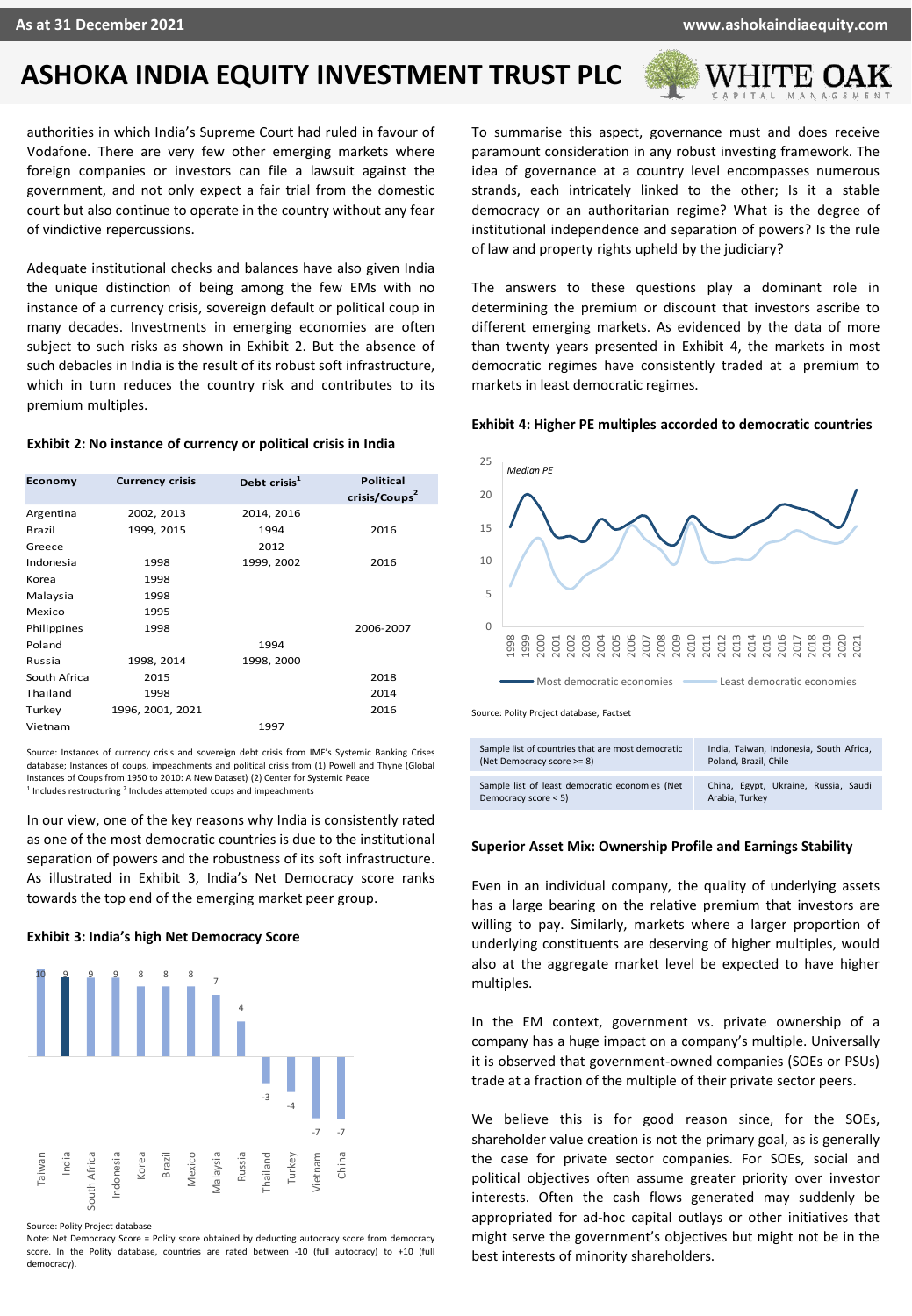

Over the years as emerging markets have evolved and investors have placed greater emphasis on governance, the valuation differential between private sector peers and SOEs has only widened. Consequently, at a country level, a higher degree of state ownership in equity markets would result in a lower market multiple and vice versa. As shown in Exhibit 5 countries like Russia and China, which generally trade at lower multiples, also have higher SOE ownership than the EM average of 19%. On the other hand, SOE ownership in India is one of the lowest at 6%, less than one-third of the EM average.

#### **Exhibit 5: SOE ownership is relatively low in India**



Source: Factset, White Oak

## **Exhibit 6: PE differential in EM universe: SOE vs Private Sector**



Source: Factset, White Oak

Besides state ownership, sectoral representation across various EMs is also widely different. As illustrated in Exhibit 7, compared to major EMs, the Indian market has the most heterogeneous composition at a sectoral level, and within that it is the most diverse at company level. For instance, Taiwan's stock market is dominated by highly cyclical tech-hardware stocks which make up 69% of the weight with TSMC alone accounting for 37% of the total country index. South Korea is not much different, with technology comprising 41% of the index, and Samsung group entities across sectors forming 39% of the market. Similarly, in Russia, commodity stocks constitute 60% of the index. In contrast, as evident from the table below, India has the most diversified sector mix with fair representation of most sectors. Unlike most other EMs, no single sector dominates the Indian index.

Moreover, India has a well-distributed investible universe of

companies by index weights. HHI (Herfindahl–Hirschman Index) is popularly used for measuring the degree of market concentration. It is calculated by summing the squared weights of the constituents. The higher the number, the greater the level of concentration. India has the lowest HHI score amongst all major emerging markets, evidencing the diversity or granularity of the investible universe.

# **Exhibit 7: Diverse asset mix in India compared to other EMs**

| % weight            | India | China | South<br><b>Africa</b> | <b>Brazil</b> | <b>Russia</b> | Korea | <b>Taiwan</b> |
|---------------------|-------|-------|------------------------|---------------|---------------|-------|---------------|
| Comm. Srycs         | 3.6   | 17.5  | 8.6                    | 1.6           | 10.1          | 9.7   | 1.9           |
| Cons. Disc.         | 8.8   | 32.7  | 17.5                   | 8.7           | 1.0           | 9.9   | 3.5           |
| <b>Cons Staples</b> | 7.8   | 5.0   | 10.1                   | 11.6          | 3.3           | 3.9   | 1.8           |
| Energy              | 10.1  | 1.5   | 1.2                    | 13.5          | 45.7          | 1.4   | 0.3           |
| Financials          | 24.1  | 13.4  | 29.1                   | 22.5          | 22.6          | 8.1   | 11.7          |
| <b>Health Care</b>  | 5.7   | 7.6   | 3.4                    | 4.4           |               | 7.6   | 0.7           |
| Industrials         | 6.9   | 5.3   | 2.9                    | 8.6           | 0.7           | 9.1   | 4.1           |
| Technology          | 16.2  | 6.8   | 0.2                    | 1.4           | 0.1           | 40.4  | 68.6          |
| Materials           | 11.5  | 3.2   | 22.8                   | 20.0          | 15.0          | 9.2   | 6.8           |
| <b>Real Estate</b>  | 1.1   | 4.4   | 4.3                    | 1.1           | 0.1           | 0.2   | 0.6           |
| <b>Utilities</b>    | 4.3   | 2.5   |                        | 6.6           | 1.3           | 0.4   |               |
| нні*                | 222   | 361   | 380                    | 614           | 949           | 1.262 | 1.415         |

Source: Factset, White Oak

Note: Data for Country MSCI IMI Index

Herfindahl–Hirschman Index (HHI) as calculated by Factset provides numerical measure of the portfolio concentration in aggregate. This is measured by summing the squared weights of the constituent companies of the index. Weights of securities that have the same parent entity are consolidated for this metric.

Besides high concentration, sectors like tech-hardware, energy, and metals & mining (which dominate many EM indices) are also deeply cyclical in nature. Consequently, the earnings decline for commodity-intensive markets such as Russia and Brazil, and homogenous markets like Taiwan, have been quite acute during past recessions.

On the other hand, India's diversified corporate mix entails lower exposure to cyclical sectors compared to the EM average. Consequently, as seen from Exhibit 8, India's corporate earnings have been more resilient during each of the cyclical downturns over the last two decades. In our view, India's relatively stable earnings profile also contributes towards its higher multiple.

#### **Exhibit 8: India's earnings resilience during downcycles**

|                        | <b>YoY Earnings Growth</b> |        |        |         |  |
|------------------------|----------------------------|--------|--------|---------|--|
| <b>Recession years</b> | 2008                       | 2015   | 2020   | Average |  |
| India                  | $-15%$                     | 3%     | 14%    | 1%      |  |
| Poland                 | $-10%$                     | 18%    | $-17%$ | $-3%$   |  |
| China                  | $-13%$                     | $-3%$  | $-1%$  | $-6%$   |  |
| South Korea            | $-41%$                     | 5%     | 16%    | $-7%$   |  |
| Turkey                 | $-34%$                     | 12%    | $-7%$  | $-10%$  |  |
| Indonesia              | $-4%$                      | $-9%$  | $-24%$ | $-12%$  |  |
| Taiwan                 | $-71%$                     | $-1%$  | 30%    | $-14%$  |  |
| Malaysia               | $-20%$                     | $-7%$  | $-23%$ | $-17%$  |  |
| South Africa           | $-10%$                     | $-32%$ | $-12%$ | $-18%$  |  |
| Philippines            | $-24%$                     | $-1%$  | $-40%$ | $-22%$  |  |
| Thailand               | $-14%$                     | $-9%$  | $-42%$ | $-22%$  |  |
| Mexico                 | $-23%$                     | $-7%$  | $-42%$ | $-24%$  |  |
| Russia                 | $-3%$                      | $-42%$ | $-36%$ | $-27%$  |  |
| <b>Brazil</b>          | $-19%$                     | $-48%$ | $-31%$ | $-33%$  |  |

Source: Factset, White Oak Data for respective country MSCI index